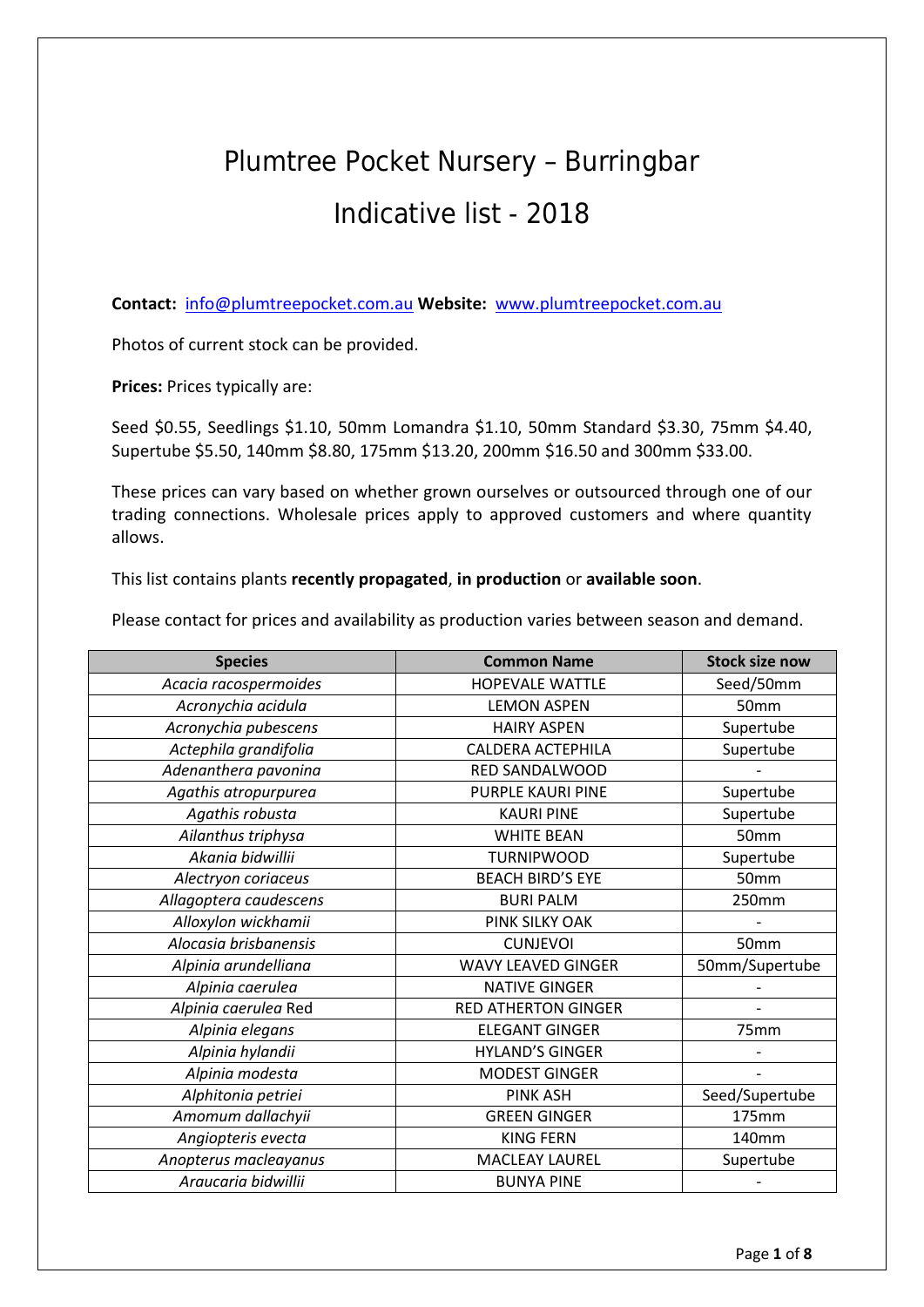| Araucaria bidwillii NQ          | <b>NQ BUNYA PINE</b>            |                 |
|---------------------------------|---------------------------------|-----------------|
| Araucaria cunninghamii          | <b>HOOP PINE</b>                | Seed-Supertube  |
| Archidendron muellerianum       | <b>VEINY LACEFLOWER</b>         |                 |
| Archontophoenix cunninghamiana  | <b>BANGALOW PALM</b>            | 50mm/140mm      |
| Archontophoenix maxima          | <b>ATHERTON KING PALM</b>       |                 |
| Archontophoenix purpurea        | PURPLE KING PALM                | 140mm           |
| Archontophoenix tuckeri         | PEACH RIVER PALM                | 170mm/20L       |
| Areca catechu                   | <b>BETEL NUT PALM</b>           | 300mm           |
| Areca triandra                  | <b>TRIANDRA PALM</b>            | Seed/90mm/20L   |
| Areca vestiaria                 | RED CROWNSHAFT PALM             |                 |
| Arenga caudata (stenophylla)    | MINIATURE SUGAR PALM            | 50mm            |
| Argophyllum nullumense          | <b>SILVER LEAF</b>              |                 |
| Argyrodendron actinophyllum     | <b>BLACK BOOYONG</b>            |                 |
| Argyrodendron trifoliolatum     | WHITE BOOYONG                   | Supertube       |
| Argyrodendron sp. Stewart Creek | STEWART CREEK TULIP OAK         | Supertube       |
| Asplenium australasicum         | <b>BIRDS NEST FERN</b>          | 140mm           |
| Asplenium harmanii              | MOUNT WARNING BIRDS NEST FERN   |                 |
| Asplenium                       | NORFOLK GEM BIRDS NEST FERN     |                 |
| Athertonia diversifolia         | <b>ATHERTON NUT</b>             | Seed-Supertube  |
| Atractocarpus benthamianus      | <b>NATIVE GARDENIA</b>          | Supertubes      |
| Atractocarpus chartaceus        | NARROW LEAVED GARDENIA          | 50mm/Supertube  |
| Austrobaileya scandens          | AUSTROBAILEYA                   |                 |
| Backhousia citriodora           | <b>LEMON MYRTLE</b>             | <b>180mm</b>    |
| Backhousia myrtifolia           | <b>CINNAMON MYRTLE</b>          | Supertube       |
| Baloghia marmorata              | <b>JOINTED BALOGHIA</b>         |                 |
| Banksia integrifolia            | <b>COASTAL BANKSIA</b>          | 50mm/Supertube  |
| Barringtonia calyptrata         | <b>MANGO PINE</b>               | Supertube       |
| Basselinia gracilis             | <b>GRACILE BASSELINIA</b>       | <b>180mm</b>    |
| Beccariophoenix alfredii        | HIGH PLATEAU COCONUT PALM       | <b>180mm</b>    |
| Beccariophoenix fenestralis     | <b>WINDOW PANE PALM</b>         | <b>100mm</b>    |
| Beilschmiedia tooram            | <b>TOORAM'S WALNUT</b>          |                 |
| Bismarckia nobilis              | SILVER BISMARCKIA PALM          | <b>180mm</b>    |
| Bowenia spectabilis             | <b>BOWENIA</b>                  | 90mm            |
| <b>Brachychiton acerifolius</b> | <b>FLAME TREE</b>               | 50mm/Supertube  |
| <b>Brachychiton australis</b>   | <b>BROAD-LEAVED BOTTLE TREE</b> |                 |
| <b>Brachychiton bidwillii</b>   | <b>LITTLE KURRAJONG</b>         |                 |
| <b>Brachychiton rupestris</b>   | QUEENSLAND BOTTLE TREE          |                 |
| Burretiokentia hapala           | <b>DREDLOCK PALM</b>            | Seedlings/140mm |
| Calamus muelleri                | SOUTHERN WAIT-A-WHILE           | 125mm           |
| Callerya australis              | <b>BLUNT-LEAVED WISTERIA</b>    |                 |
| Callerya megasperma             | <b>NATIVE WISTERIA</b>          | 100mm           |
| Calyptrocalyx sp. Kainlas       | KAINLAS CALYPTROCALYX           | <b>100mm</b>    |
| Calyptrocalyx pachystachys      | MOTTLED CALYPTROCALYX           | 100mm           |
| Carica papaya                   | <b>RED PAPAYA</b>               |                 |
| Cananga odorata                 | <b>YLANG YLANG</b>              | Supertube       |
| Capparis arborea                | <b>NATIVE CAPER BERRY</b>       | Supertube       |
| Cardwellia sublimis             | NORTHERN SILKY OAK              |                 |
| Carnarvonia araliifolia         | <b>CALEDONIAN OAK</b>           |                 |
| Carnarvonia montana             | <b>MOUNTAIN OAK</b>             |                 |
| Carpentaria acuminata           | <b>CARPENTARIA PALM</b>         | 5L              |
|                                 |                                 |                 |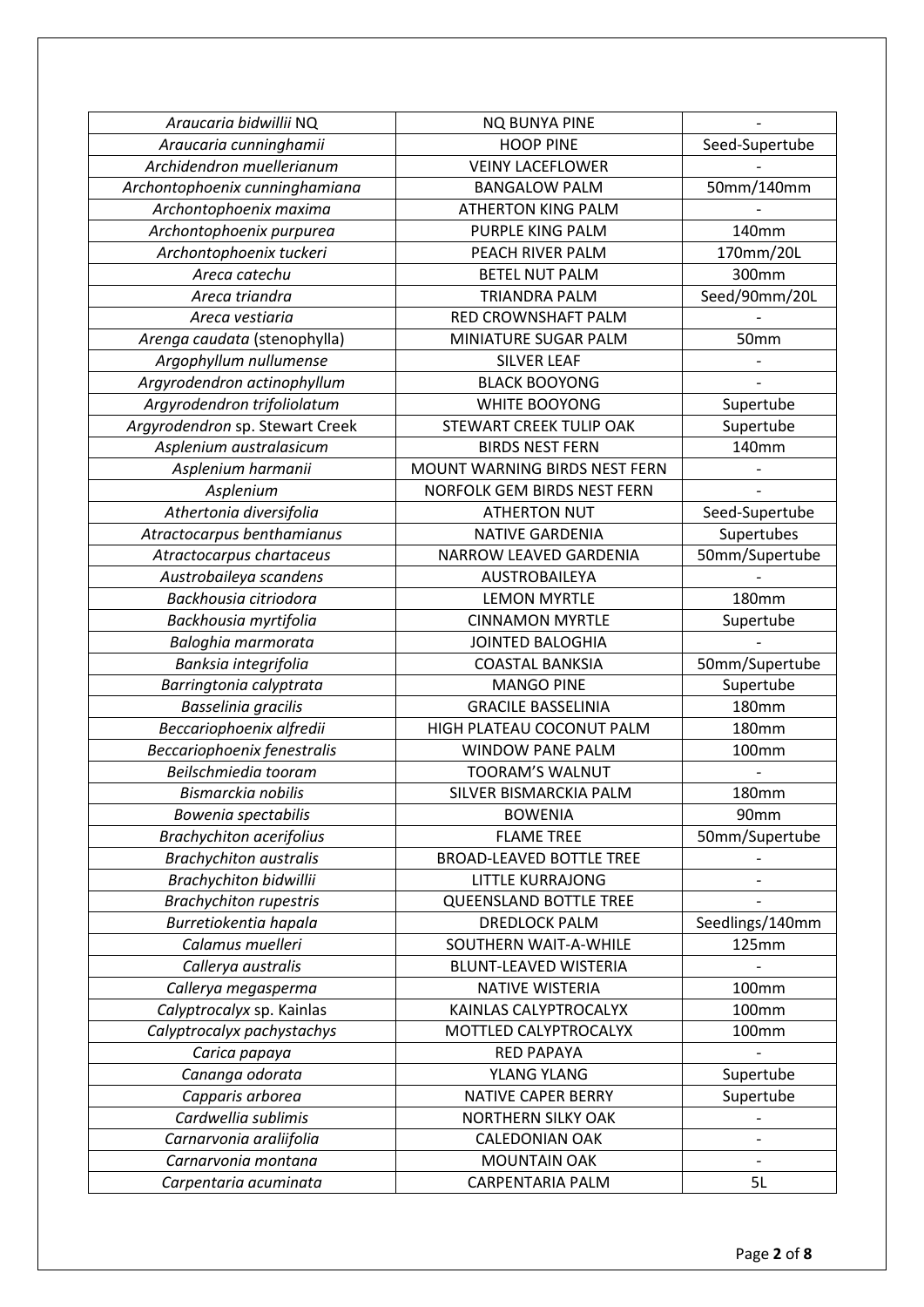| Caryota mitis                      | <b>CLUSTERING FISHTAILED PALM</b>  | 75mm            |
|------------------------------------|------------------------------------|-----------------|
| Caryota obtusa                     | <b>GIANT FISHTAILED PALM</b>       | Supertube/90mm  |
| Cassia marksiana                   | <b>MARK'S CASSIA</b>               |                 |
| Cassia sp. Paluma Range            | PALUMA RANGE CASSIA                |                 |
| Castanospora alphandii             | <b>BROWN TAMARIND</b>              | Supertube       |
| Ceratozamia latifolia              | <b>BROAD LEAVED CERATOZAMIA</b>    |                 |
| Chamaedorea arenbergiana           | <b>CHIM PALM</b>                   | 140mm           |
| Chamaedorea glaucifolia            | <b>FROSTY PALM</b>                 | <b>180mm</b>    |
| Chamaedorea hooperiana             | <b>MAYA PALM</b>                   | Seedlings       |
| Chamaedorea klotzschiana           | <b>BOW TIE PALM</b>                | 50mm            |
| Chamaedorea metallica              | <b>METALLICA PALM</b>              |                 |
| Chamaedorea microspadix            | <b>BAMBOO PALM</b>                 |                 |
| Chamaedorea tepejilote             | PACAYA PALM                        | 50mm            |
| Chamaedorea woodsoniana            | <b>BIG BAMBOO PALM</b>             |                 |
| Chambeyronia hookeri               | <b>BLONDE FLAMETHROWER PALM</b>    | 180/200/300mm   |
| Chambeyronia macrocarpa            | <b>FLAMETHROWER PALM</b>           | Supertube-500mm |
| Chuniophoenix nana                 | <b>DWARF HAINAN PALM</b>           |                 |
| Cinnamomum oliveri                 | <b>OLIVER'S SASSAFRAS</b>          | Supertube       |
| Cordia dichotoma                   | <b>GLUE BERRY TREE</b>             |                 |
| Cordia superba                     | <b>WHITE CORDIA</b>                | 100mm           |
| Cordyline cannifolia               | <b>RED CORDYLINE</b>               | 100mm           |
| Cordyline                          | <b>SCHUBERTII</b>                  |                 |
| Cordyline                          | <b>TARTAN</b>                      | 140mm           |
| Cordyline                          | Various other terminalis cultivars | 140mm           |
| Cordyline petiolaris               | <b>BROAD-LEAVED PALM-LILY</b>      | 50mm/Supertube  |
| Cordyline rubra                    | RED FRUITED PALM LILY              | 50mm/Supertube  |
| Corynocarpus rupestris arborescens | <b>SOUTHERN KARAKA</b>             |                 |
| Corynocarpus rupestris rupestris   | <b>SOUTHERN KARAKA</b>             |                 |
| Corypha utan                       | <b>GEBANG PALM</b>                 | 5L              |
| Crinum pendunculatum               | <b>SWAMP LILY</b>                  | <b>100mm</b>    |
| Cryptocarya brassii                | <b>BRASS'S LAUREL</b>              |                 |
| Cryptocarya cunninghamii           | <b>COCONUT LAUREL</b>              | Seed            |
| Cryptocarya foetida                | <b>STINKY LAUREL</b>               | Supertube       |
| Cryptocarya glaucescens            | <b>JACKWOOD</b>                    | 50mm/Supertube  |
| Cryptocarya laevigata "tropica"    | <b>TROPICAL GLOSSY LAUREL</b>      | Seed            |
| Cryptocarya mackinnoniana          | <b>RUSTY LAUREL</b>                |                 |
| Cryptocarya rigida                 | <b>FOREST MAPLE</b>                | 50mm/Supertube  |
| Cryptocarya williwilliana          | <b>WILLI WILLI LAUREL</b>          | 90mm            |
| Cryptocarya triplinervis           | THREE-VEINED LAUREL                | 50mm/Supertube  |
| Cupaniopsis anacardioides          | <b>COASTAL TUCKEROO</b>            | 50mm/Supertube  |
| Cupaniopsis baileyana              | <b>BAILEY'S TUCKEROO</b>           |                 |
| Cupaniopsis cooperorum             | <b>COOPER'S PUZZLE</b>             | Supertube       |
| Cupaniopsis diploglottoides        | <b>DAINTREE TUCKEROO</b>           |                 |
| Cupaniopsis fleckeri               | <b>CAPE TUCKEROO</b>               | Supertube       |
| Cupaniopsis newmanii               | LONG-LEAVED TUCKEROO               |                 |
| Cupaniopsis serrata                | SERRATED LEAVED TUCKEROO           |                 |
| Cyathea cooperi                    | <b>SOFT TREE FERN</b>              | 140mm           |
| Cynometra iripa                    | WRINKLEPOD                         |                 |
| Cynometra ramiflora                | <b>CAPE YORK WRINKLEPOD</b>        | Seedlings       |
| Darlingia darlingiana              | <b>BROWN SILKY OAK</b>             |                 |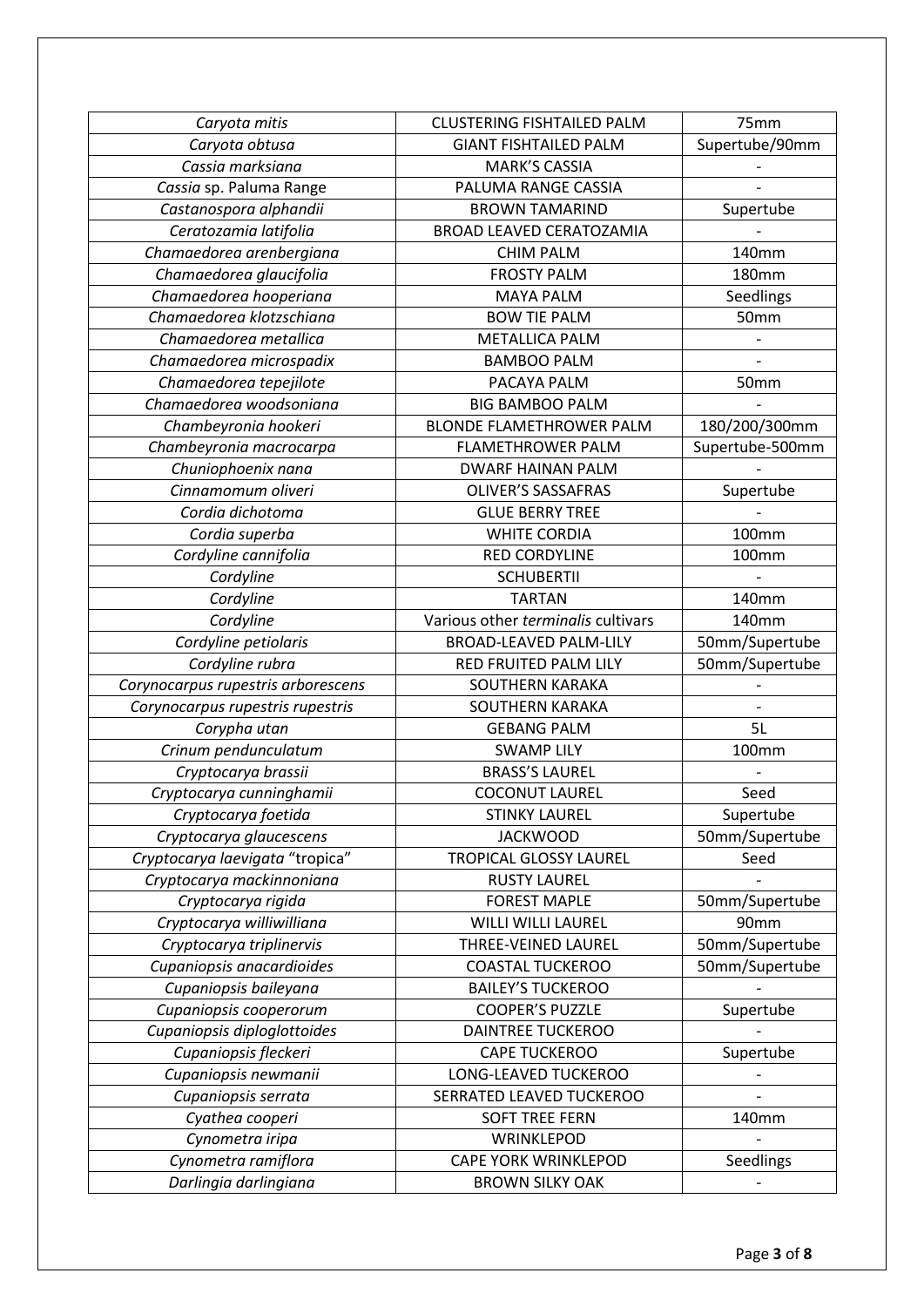| Darlingia ferruginea          | <b>RUSTY SILKY OAK</b>       |                |
|-------------------------------|------------------------------|----------------|
| Davidsonia johnsonii          | SMOOTH DAVIDSON'S PLUM       |                |
| Davidsonia pruriens           | cultivar GAP CREEK           | Supertube      |
| Davidsonia pruriens           | cultivar KIMBERLEY           |                |
| Davidsonia pruriens           | cultivar HAIRY               |                |
| Davidsonia pruriens           | cultivar LOWLANDS            | 50mm           |
| Decaspermum humile            | <b>SILKY MYRTLE</b>          | 50mm/Supertube |
| Delarbrea michieana           | <b>BLUE NUN</b>              | Supertube      |
| Deplanchea tetraphylla        | <b>GOLDEN BOUQUET TREE</b>   | 50mm           |
| Dimerocostus strobilaceus     | YELLOW SAGUIRO GINGER        | <b>180mm</b>   |
| Diploglottis alaticarpa       | PALMERSTON TAMARIND          | Supertube      |
| <b>Diploglottis australis</b> | <b>NATIVE TAMARIND</b>       | 50mm/Supertube |
| Diploglottis berniana         | <b>GIANT LEAVED TAMARIND</b> | 50mm           |
| Diploglottis bracteata        | <b>BOONJEE TAMARIND</b>      | Supertube      |
| Diploglottis campbellii       | <b>SMALL-LEAVED TAMARIND</b> | 50mm/Supertube |
| Diploglottis harpullioides    | <b>BABINDA TAMARIND</b>      | Supertube      |
| Diploglottis macrantha        | <b>CAPE TAMARIND</b>         |                |
| Diploglottis obovata          | <b>DRYANDER TAMARIND</b>     |                |
| Diploglottis smithii          | <b>SMITHS TAMARIND</b>       |                |
| Dissiliaria indistincta       | <b>WHITSUNDAYS HAUER</b>     |                |
| Dissiliaria surculosa         | <b>ROCKY RIVER HAUER</b>     |                |
| Doryanthes excelsa            | <b>GYMEA LILY</b>            | 50mm           |
| Doryanthes palmeri            | <b>SPEAR LILY</b>            | 50mm           |
| Dypsis albofarinosa           | WHITE POWDER PALM            |                |
| Dypsis baronii                | <b>SUGAR CANE PALM</b>       | <b>180mm</b>   |
| Dypsis cabadae                | <b>BLUE CANE PALM</b>        | 20L            |
| Dypsis decaryi                | <b>TRIANGLE PALM</b>         | 5L             |
| Dypsis leptocheilos           | <b>TEDDY BEAR PALM</b>       |                |
| Dypsis pembana                | PEMBA PALM                   | 180mm/20L      |
| Dypsis pinnatifrons           | <b>BURGUNDY LEAF</b>         | 140mm          |
| Dypsis psammophila            | WHITE SAND PALM              | 140mm          |
| Dypsis scottiana              | <b>RAOSY PALM</b>            |                |
| Dysoxylum mollissimum         | <b>RED BEAN</b>              | 50mm/Supertube |
| Ehretia acuminata             | <b>KODA</b>                  | 50mm/Supertube |
| Elaeagnus triflora            | MILLAA VINE                  |                |
| Elaeocarpus bancroftii        | <b>KURANDA QUANDONG</b>      | Seed/Seedlings |
| Elaeocarpus eumundii          | <b>EUMUNDI QUANDONG</b>      |                |
| Elaeocarpus grandis           | <b>BLUE QUANDONG</b>         | 50mm/Supertube |
| Elaeocarpus reticulatus       | <b>BLUEBERRY ASH</b>         | 50mm/Supertube |
| Elaeocarpus stellaris         | <b>STAR QUANDONG</b>         | Supertube      |
| Endiandra insignis            | NORTHERN HAIRY WALNUT        |                |
| Endiandra introrsa            | DORRIGO WALNUT               |                |
| Endiandra floydii             | <b>CRYSTAL CREEK WALNUT</b>  | Seed           |
| Endiandra globosa             | <b>BLACK WALNUT</b>          | Supertube      |
| Endiandra palmerstonii        | PALMERSTON'S WALNUT          |                |
| Endiandra pubens              | <b>HAIRY WALNUT</b>          | Supertube      |
| Eucalyptus deglupta           | <b>RAINBOW GUM</b>           |                |
| Eucalyptus microcorys         | <b>TALLOWWOOD</b>            | 50mm           |
| Eugenia brasiliensis          | <b>GRUMICHAMA</b>            | 100mm          |
|                               |                              |                |
| Euroschinus falcata           | <b>MANGOBARK</b>             | 50mm/Supertube |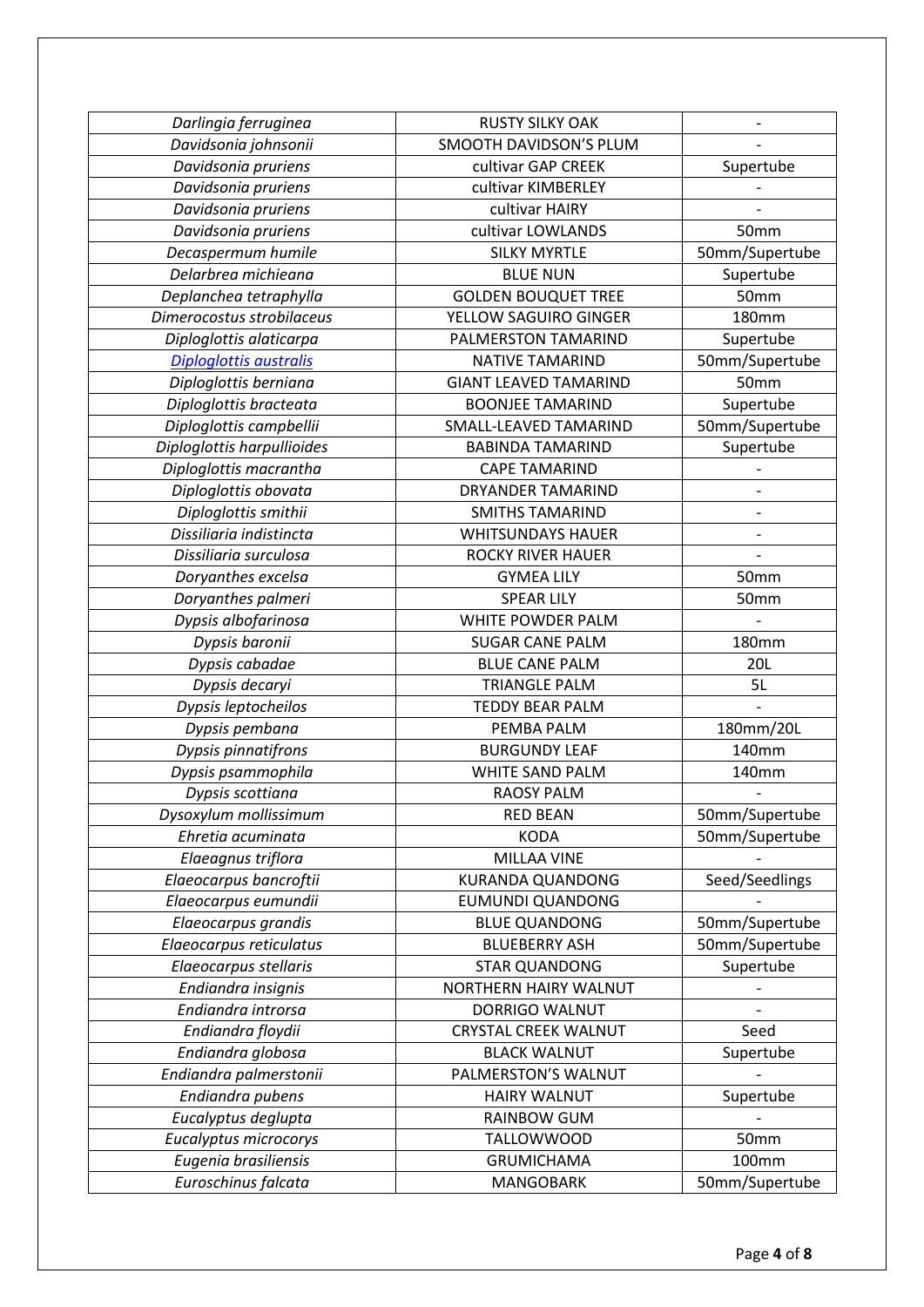| Fagraea cambagei                 | PINK JITTA                 |                 |
|----------------------------------|----------------------------|-----------------|
| Ficus albipila                   | <b>ROCKET FIG</b>          |                 |
| Ficus congesta                   | RED LEAVED FIG             |                 |
| Ficus coronata                   | <b>CREEK SANDPAPER FIG</b> | 50mm/Supertube  |
| Ficus fraseri                    | SANDPAPER FIG              | 50mm/Supertube  |
| Ficus macrophylla f. columnaris  | LORD HOWE ISLAND BANYAN    | Supertube       |
| Ficus macrophylla f. macrophylla | <b>MORETON BAY FIG</b>     | 50mm/Supertube  |
| Ficus obliqua                    | SMALL-LEAVED FIG           |                 |
| Ficus racemosa                   | <b>CLUSTER FIG</b>         | 140mm           |
| Ficus religiosa                  | <b>BODHIFIG</b>            |                 |
| Flindersia australis             | <b>AUSTRALIAN TEAK</b>     | Supertube       |
| Flindersia brayleyana            | <b>QUEENSLAND MAPLE</b>    |                 |
| Flindersia pimenteliana          | <b>TARZALI SILKWOOD</b>    |                 |
| Flindersia schottiana            | <b>CUDGERIE</b>            | Supertube/200mm |
| Floydia praealta                 | <b>BALL NUT</b>            | Supertube       |
| Garcinia dulcis                  | <b>MUNDU MANGOSTEEN</b>    |                 |
| Garcinia forbesii                | <b>RED MANGOSTEEN</b>      |                 |
| Garcinia sp.                     | SP. MADAGASCAR             |                 |
| Garcinia xanthochymus            | YELLOW MANGOSTEEN          | Supertube       |
| Gardenia grandiflora             | <b>STAR GARDENIA</b>       |                 |
| Graptophyllum ilicifolium        | <b>HOLLY FUSCHIA</b>       | <b>180mm</b>    |
| Grevillea robusta                | <b>SILKY OAK</b>           | 50mm/Supertube  |
| Guioa semiglauca                 | <b>GUIOA</b>               | 50mm/Supertube  |
| Gustavia angusta                 | <b>MEMBRILLO</b>           | Supertube       |
| Gymnostoma australianum          | <b>DAINTREE PINE</b>       |                 |
| Gymnostoma papuana               | PNG WEEPING OAK            | 50mm            |
| Harpullia frutescens             | <b>DWARF TULIPWOOD</b>     |                 |
| Harpullia pendula                | <b>TULIPWOOD</b>           | 50mm/Supertube  |
| Heliconia bihai x caribaea       | <b>HOT RIO NIGHTS</b>      | 180mm/20L       |
| Heliconia bihai x marginata      | RAULINIANA                 | <b>180mm</b>    |
| Heliconia rostrata               | <b>PARROTS BEAK</b>        | <b>180mm</b>    |
| Helmholtzia acorifolia           | NORTHERN STREAM LILY       | 140mm           |
| Helmholtzia glaberrima           | <b>STREAM LILY</b>         |                 |
| Hicksbeachia pilosa              | NORTH QLD BOPPLE NUT       |                 |
| Hicksbeachia pinnatifolia        | RED BOPPLE NUT             | Supertube       |
| Howea belmoreana                 | <b>CURLY PALM</b>          | 140mm           |
| Howea forsteriana                | <b>KENTIA PALM</b>         | 140mm           |
| Hoya australis                   | SOUTHERN WAX FLOWER        |                 |
| Hoya macgillivrayii              | <b>BIG MAC HOYA</b>        |                 |
| Hymenosporum flavum              | <b>NATIVE FRANGIPANI</b>   | 50mm/Supertube  |
| Karrabina (Geissois) benthamii   | <b>RED CARABEEN</b>        | 50mm/Supertube  |
| Karrabina (Geissois) biagiana    | NORTHERN BRUSH MAHOGANY    | 140mm           |
| Johannesteijsmannia altifrons    | <b>JOEY PALM</b>           |                 |
| Laurus nobilis                   | <b>BAY LEAF</b>            |                 |
| Lepiderema hirsuta               | <b>NOAHS TUCKEROO</b>      | 50mm/140mm      |
| Lepiderema pulchella             | FINE-LEAVED TUCKEROO       | 50mm/Supertube  |
| Lepiderema sericolignis          | SILKWOOD TUCKEROO          | 50mm            |
| Lepidozamia hopei                | <b>HOPES ZAMIA</b>         |                 |
| Lepidozamia peroffskyana         | PINEAPPLE ZAMIA            | 170mm           |
| Lepisanthes alata                | <b>PERUPOK</b>             |                 |
|                                  |                            |                 |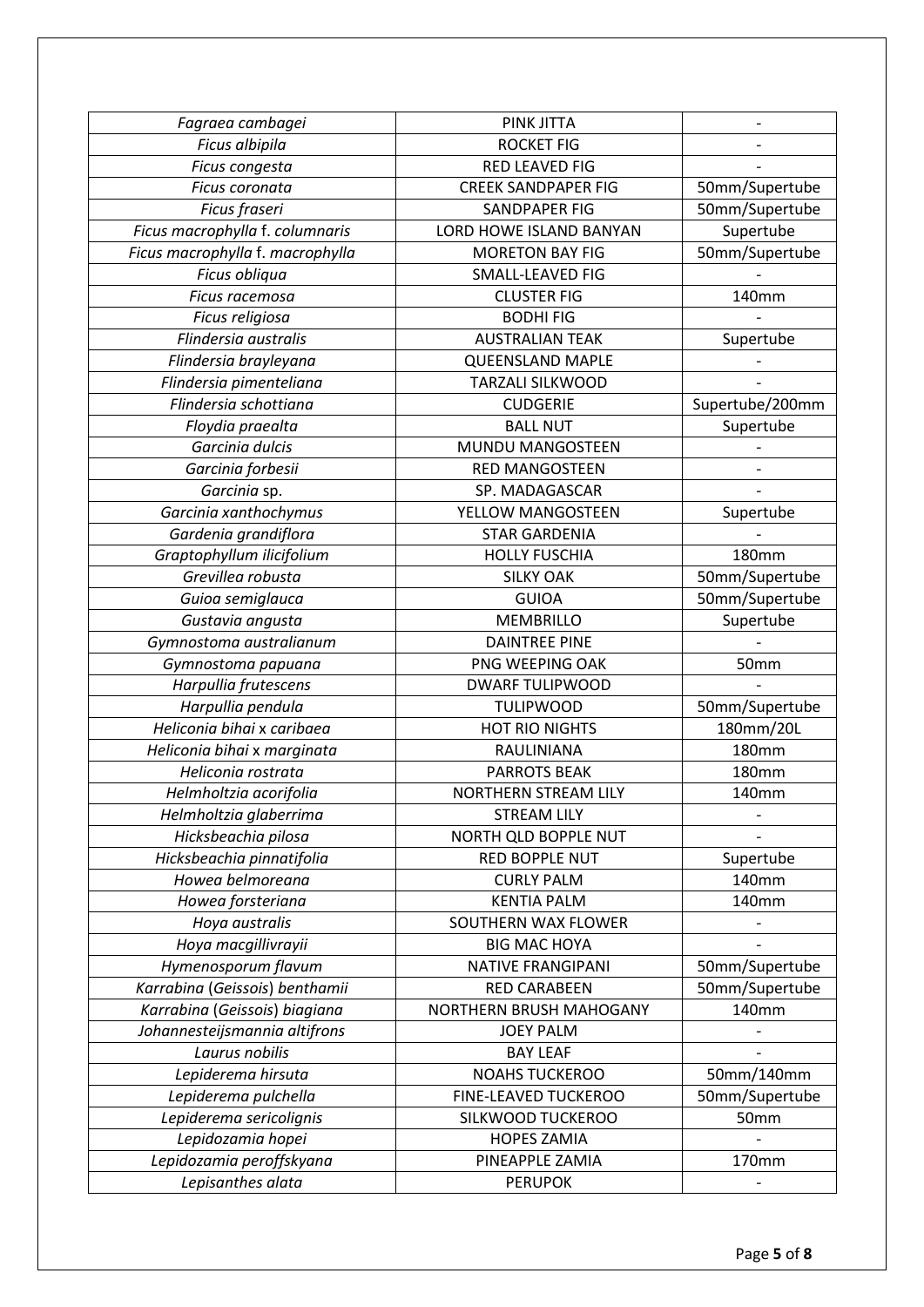| Lepisanthes amoena              | <b>MALAYSIAN LEPISANTHES</b>   | 175mm           |
|---------------------------------|--------------------------------|-----------------|
| Licuala fordiana                | FORD'S DWARF FAN PALM          | Supertube       |
| Licuala lauterbachii            | P.N.G. FAN PALM                |                 |
| Licuala naumanii                | NAUMAN'S FAN PALM              | Supertube       |
| Licuala peltata var. peltata    | PELTATE FAN PALM               |                 |
| Licuala peltata var. sumawongii | ELEGANT FAN PALM (ELEGANS)     | 140mm/180mm     |
| Licuala ramsayi var. ramsayi    | <b>AUSTRALIAN FAN PALM</b>     | Supertube       |
| Licuala sp.                     | PNG DWARF FAN PALM             |                 |
| Linospadix minor                | SLENDER WALKING STICK PALM     | 50mm            |
| Linospadix monostachyos         | <b>WALKING STICK PALM</b>      | 50mm/Supertube  |
| Litsea australis                | SOUTHERN BOLLY GUM             | 50mm/Supertube  |
| Livistona australis             | SOUTHERN CABBAGE PALM          | 140mm           |
| Livistona concinna              | <b>COOKTOWN CABBAGE PALM</b>   | Seedlings       |
| Livistona decora                | <b>WEEPING CABBAGE PALM</b>    | Seedlings/180mm |
| Livistona drudei                | HALIFAX CABBAGE PALM           | <b>180mm</b>    |
| Livistona mariae subsp. mariae  | CENTRAL AUSTRALIAN FAN PALM    | 200mm           |
| Livistona mariae subsp. rigida  | MATARANKA CABBAGE PALM         | 200mm           |
| Livistona saribus               | <b>TARAW PALM</b>              | Supertube       |
| Lomandra hystrix                | <b>CREEK MAT RUSH</b>          |                 |
| Lomandra longifolia             | <b>MAT RUSH</b>                | 50mm            |
| Lomandra spicata                | <b>ORANGE-FRUITED MAT RUSH</b> | 50mm            |
| Macaranga grandifolia           | LARGE LEAVED MACARANGA         | 50mm/Supertube  |
| Macaranga tanarius              | MACARANGA                      | 50mm/Supertube  |
| Macrozamia riedlei              | WA ZAMIA                       |                 |
| Maniltoa browneoides            | <b>HANKERCHIEF TREE</b>        | Supertube       |
| Melaleuca bracteata             | <b>BLACK TEA-TREE</b>          | 50mm            |
| Melaleuca styphelioides         | PRICKLY-LEAVED PAPERBARK       | 50mm            |
| Melaleuca viminalis             | LITTLE JOHN BOTTLEBRUSH        |                 |
| Melicope elleryana              | PINK EUODIA                    | 50mm/Supertube  |
| Melicope rubra                  | <b>LITTLE EVODIELLA</b>        |                 |
| Micromelum minutum              | <b>LIMEBERRY</b>               | 50mm/Supertube  |
| Millettia pinnata               | <b>DIESEL TREE</b>             |                 |
| Mimusops elengi                 | RED COONDOO                    |                 |
| Mischocarpus ailae              | <b>CALDERA PEARFRUIT</b>       | Seed            |
| Musgravea heterophylla          | <b>BRIAR SILKY OAK</b>         | 50mm            |
| Musgravea stenostachya          | <b>CRATER SILKY OAK</b>        |                 |
| Myrsine richmondensis           | RIPPLE LEAVED MUTTONWOOD       | 125/140mm       |
| Neisosperma poweri              | <b>MILKWOOD</b>                | 50mm/Supertube  |
| Neolamarkia cadamba             | CADAMBA                        | 140mm           |
| Neolitsea australiensis         | <b>GREEN BOLLY GUM</b>         | 50mm/Supertube  |
| Neolitsea dealbata              | <b>BOLLY GUM</b>               | 50mm/Supertube  |
| Ochrosia moorei                 | SOUTHERN OCHROSIA              |                 |
| Oraniopsis appendiculata        | RAINFOREST COCONUT             | Seedlings/175mm |
| Pachypodium geayi               | MADAGASCAR PALM                |                 |
| Pachypodium lamerei             | MADAGASCAR PALM                |                 |
| Pandanus amaryllifolius         | <b>COOKING PANDAN</b>          |                 |
| Pandanus forsteri               | LORD HOWE ISLAND PANDAN        | 180mm           |
| Pandanus gemmifer               | PUPPY PANDANUS                 | Supertube       |
| Pandanus monotheca              | <b>TOTEM PANDAN</b>            | 5L              |
| Pandanus papuana                | <b>GIANT PANDAN</b>            |                 |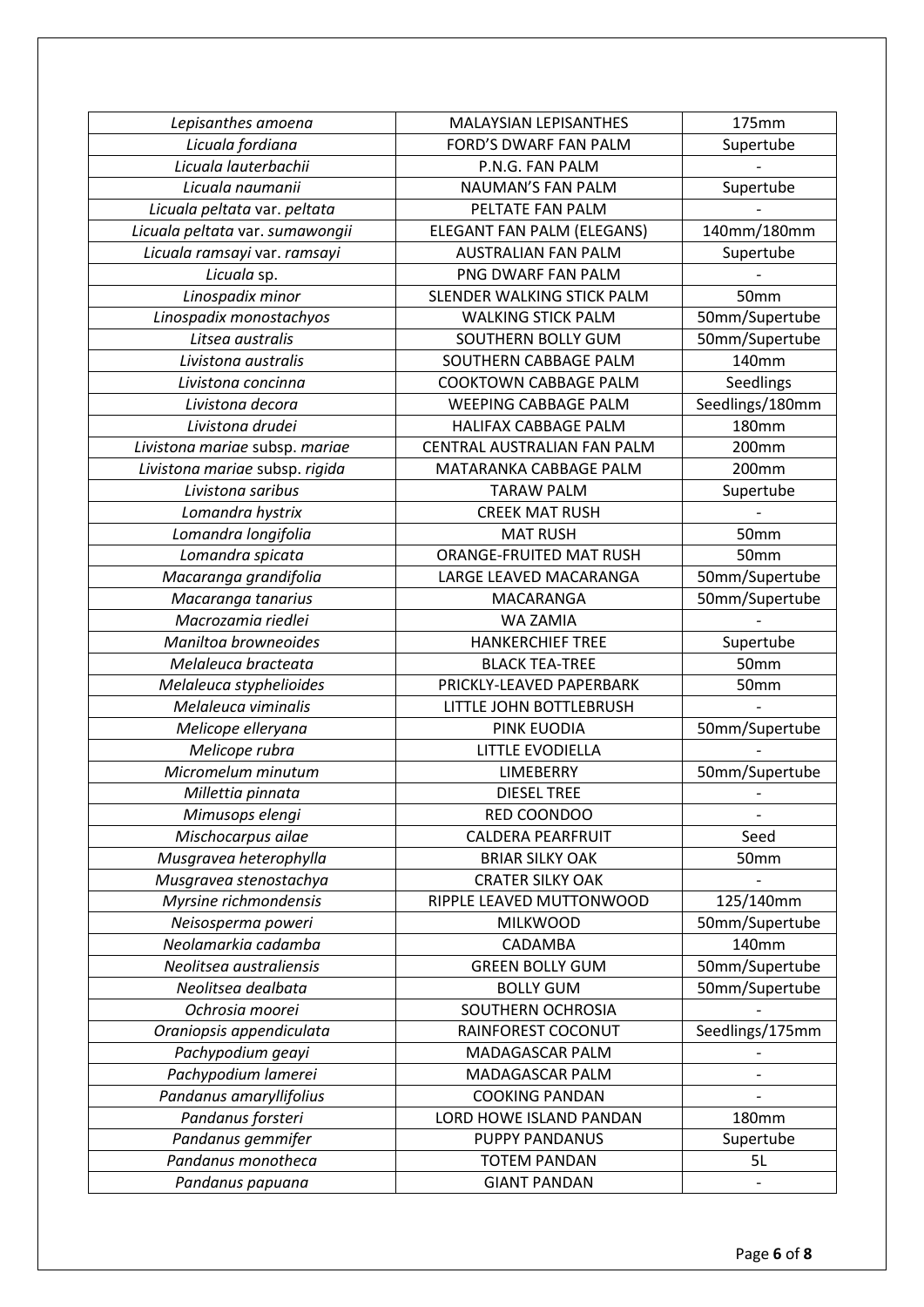| Pandanus tectorius subsp. australianus | <b>SOUTHERN SCREW PINE</b>                 | 140/200mm      |
|----------------------------------------|--------------------------------------------|----------------|
| Pandanus utilis                        | RED EDGED SCREW PINE                       | 140mm          |
| Pandanus yalna                         | YALNA SCREW PINE                           | 140mm          |
| Pararchidendron pruinosum              | SNOW WOOD                                  | 50mm/Supertube |
| Pararistolochia praevenosa             | RICHMOND BIRDWING BUTTERFLY<br><b>VINE</b> | 75mm           |
| Passiflora edulis                      | PANAMA RED                                 |                |
| Pentaceras australe                    | PENTA ASH                                  | Supertube      |
| Peripentadenia mearsii                 | <b>BUFF QUANDONG</b>                       | Supertube      |
| Peripentadenia phelpsii                | MOSSMAN QUANDONG                           | Seedlings-20L  |
| Phaius australis                       | <b>SWAMP ORCHID</b>                        | 175mm          |
| Phyllanthus emblica                    | <b>INDIAN GOOSEBERRY</b>                   |                |
| Phaleria clerodendron                  | <b>NATIVE DAPHNE</b>                       |                |
| Pinanga adangensis                     | PINANGA                                    |                |
| Pinanga coronata                       | <b>IVORY CANE PALM</b>                     | <b>180mm</b>   |
| Pinanga kuhlii                         | MOTTLED IVORY CANE PALM                    | Seedlings      |
| Planchonella australis                 | <b>BLACK APPLE</b>                         | Supertube      |
| Planchonella chartacea                 | THIN-LEAVED COONDOO                        | Supertube      |
| Podocarpus dispermus                   | <b>BROAD LEAVED PLUM PINE</b>              |                |
| Podocarpus elatus                      | <b>PLUM PINE</b>                           | 50mm/Supertube |
| Podocarpus macrophyllus                | <b>BUDDHIST PINE</b>                       |                |
| Polyalthia patinata                    | <b>WYVURI CANARY BEECH</b>                 |                |
| Prostanthera incisa                    | <b>NATIVE MINT</b>                         |                |
| Ptychosperma caryotoides               | FISHTAIL SOLITIARE PALM                    |                |
| Ptychosperma lauterbachii              | LAUTERBACHII PALM                          | <b>180mm</b>   |
| Ptychosperma waitianum                 | PAPUAN FISHTAIL PALM                       |                |
| Quassia sp. aff. bidwillii             | MOUNT NARDI QUASSIA                        | 50mm/Supertube |
| Randia moorei                          | <b>SPINEY GARDENIA</b>                     |                |
| Rhododendron viriosum x macgregoriae   | LOMAC                                      |                |
| Rhopalostylis sapida                   | <b>NIKAU PALM</b>                          | 75mm/180mm     |
| Rhus taitensis                         | NATIVE SUMAC                               | 140mm          |
| Ristantia pachysperma                  | YELLOW PENDA                               |                |
| Remusatia vivipara                     | HITCH-HIKER ELEPHANT EAR                   |                |
| Sarcotoechia serrata                   | FERN-LEAVED TAMARIND                       |                |
| Scaevola taccada                       | <b>BEACH LETTUCE</b>                       |                |
| Schizostachyum sp. Murray Island       | MURRAY ISLAND BAMBOO                       |                |
| Sloanea woollsii                       | YELLOW CARABEEN                            | 50mm/Supertube |
| Socratea exorrhiza                     | <b>WALKING PALM</b>                        | 125mm          |
| Sophora tomentosa                      | <b>SILVER BUSH</b>                         |                |
| Stenocarpus sinuatus                   | FIRE WHEEL TREE                            | 50mm/Supertube |
| Sterculia quadrifida                   | <b>PEANUT TREE</b>                         | 50mm/Supertube |
| Syagrus sancona                        | <b>COLUMBIAN FOXTAIL PALM</b>              |                |
| Syagrus schizophylla                   | <b>ARIKURY PALM</b>                        |                |
| Syagrus weddelliana                    | <b>WEDDING PALM</b>                        | Seedlings      |
| Syzygium claviflorum                   | <b>GREY SATINASH</b>                       | Supertube      |
| Syzygium cormiflorum                   | <b>BUMPY SATINASH</b>                      |                |
| Syzygium erythrocalyx                  | <b>SCARLET SATINASH</b>                    | Supertube      |
| Syzygium hodgkinsoniae                 | <b>RED LILLY PILLY</b>                     | Supertube      |
| Syzygium ingens                        | <b>RED APPLE</b>                           | 50mm/Supertube |
| Syzygium luehmannii                    | SMALL LEAVED LILLY PILLY                   | 50mm/Supertube |